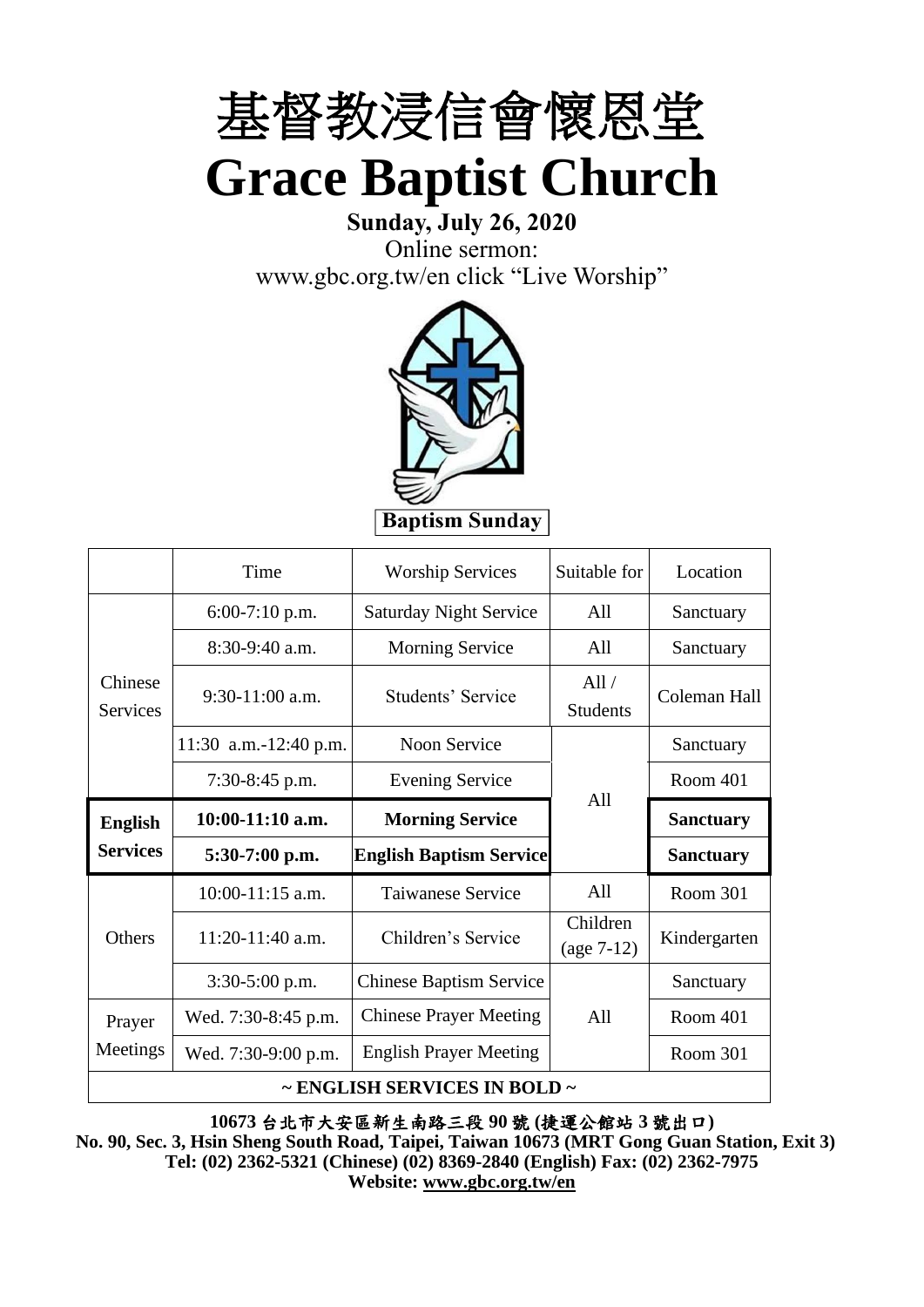#### **Welcome to Grace Baptist Church English Congregation. Thank you for choosing to worship with us and celebrate the glory of our Lord.**

|                                                                    | Morning Worship Service - 10:00 a.m.<br>Sunday, July 26, 2020 (Sanctuary)                                       |                                                            |
|--------------------------------------------------------------------|-----------------------------------------------------------------------------------------------------------------|------------------------------------------------------------|
| Prelude                                                            |                                                                                                                 | Monica Kong                                                |
| Greeting/Prayer                                                    |                                                                                                                 | Michael Huang                                              |
| Worship through Music                                              | "Shout to the Lord" - $\#133$                                                                                   |                                                            |
|                                                                    | "Be unto Your Name" - #319                                                                                      |                                                            |
| Pastoral Prayer                                                    |                                                                                                                 | <b>Pastor Nick Brideson</b>                                |
| Worship through Music                                              | "Agnus Dei" - #54<br>"The Potter's Hand" - #441                                                                 | Michael Huang                                              |
| <b>Offertory Prayer</b><br>Tithes and Offerings                    |                                                                                                                 | Roy Treurnicht                                             |
| <b>Special Music</b>                                               | "Only God"                                                                                                      | <b>Hallel Singers</b>                                      |
| Pray for the Lost<br><b>Scripture Reading</b>                      | Acts 26: 18; John 14:6; Romans 1:16<br>Ephesians 2:11-22                                                        | Minister Priscilla Liao                                    |
| Message<br><b>Response Song</b>                                    | We Are Joined Together<br>"Be Thou My Vision" - #83                                                             | Minister Kevin Wang                                        |
| Benediction<br>Welcome                                             |                                                                                                                 | <b>Pastor Nick Brideson</b>                                |
| Closing Song<br>Postlude                                           | "As the Lord Is with Us"                                                                                        | Michael Huang                                              |
| Wear a mask                                                        |                                                                                                                 | Monica Kong                                                |
| before entering<br>the Cry Room.                                   | Nursery care is available in the "Cry Room" at the back of the Sanctuary<br>during the Morning Worship Service. |                                                            |
|                                                                    | Evening Worship Service – 5:30 p.m.                                                                             |                                                            |
|                                                                    | Sunday, July 26, 2020 (Sanctuary)                                                                               |                                                            |
| Prelude<br>Prayer                                                  |                                                                                                                 | Michael Tsai<br>Minister Kevin Wang, Leader                |
| Worship through Music                                              | "Christ Our Hope in Life and Death"                                                                             |                                                            |
| Greeting<br><b>Pastoral Prayer</b>                                 |                                                                                                                 | Minister Priscilla Liao<br><b>Pastor Nick Brideson</b>     |
| <b>Introduce Baptism Candidates</b>                                |                                                                                                                 |                                                            |
| <b>Baptismal Scripture Reading</b><br><b>Meditation and Prayer</b> | Matthew 28:16-20                                                                                                | Minister Priscilla Liao                                    |
| <b>Baptisms</b>                                                    |                                                                                                                 | <b>Pastor Nick Brideson</b>                                |
| Worship through Music                                              | "Lord I Lift Your Name on High"<br>"God of Wonders"                                                             | Minister Kevin Wang, Leader                                |
|                                                                    | "He Will Hold Me Fast"                                                                                          |                                                            |
| <b>Offertory Prayer</b><br>Tithes and Offerings                    |                                                                                                                 | Cesar Gonzalez                                             |
| Pray for Our Church                                                |                                                                                                                 | Minister Priscilla Liao                                    |
| <b>Scripture Reading</b>                                           | John 4:21-30                                                                                                    |                                                            |
| Message                                                            | Come and See                                                                                                    | <b>Pastor Nick Brideson</b>                                |
| Invitation<br><b>Closing Prayer</b>                                | "O Lord, My Rock and My Redeemer"                                                                               |                                                            |
| Welcome                                                            |                                                                                                                 |                                                            |
| <b>Closing Song</b><br>Blessing of New Brothers and Sisters        | "Lord I Lift Your Name on High"                                                                                 | Minister Kevin Wang, Leader<br><b>Pastor Nick Brideson</b> |
| Postlude                                                           |                                                                                                                 | Michael Tsai                                               |
|                                                                    |                                                                                                                 |                                                            |
| To achieve this, we aim:                                           | <b>Our Vision Is to Spread the Gospel</b>                                                                       |                                                            |
| • To become a house of prayer                                      |                                                                                                                 |                                                            |

⚫ Through prayer, to build the body of Christ

⚫ From the body, to do the work of mission in Taipei, Taiwan, and neighboring countries *"but you will receive power when the Holy Spirit has come upon you; and you shall be My witnesses both in Jerusalem, and in all Judea and Samaria, and even to the remotest part of the earth." -* Acts 1:8 (NASB)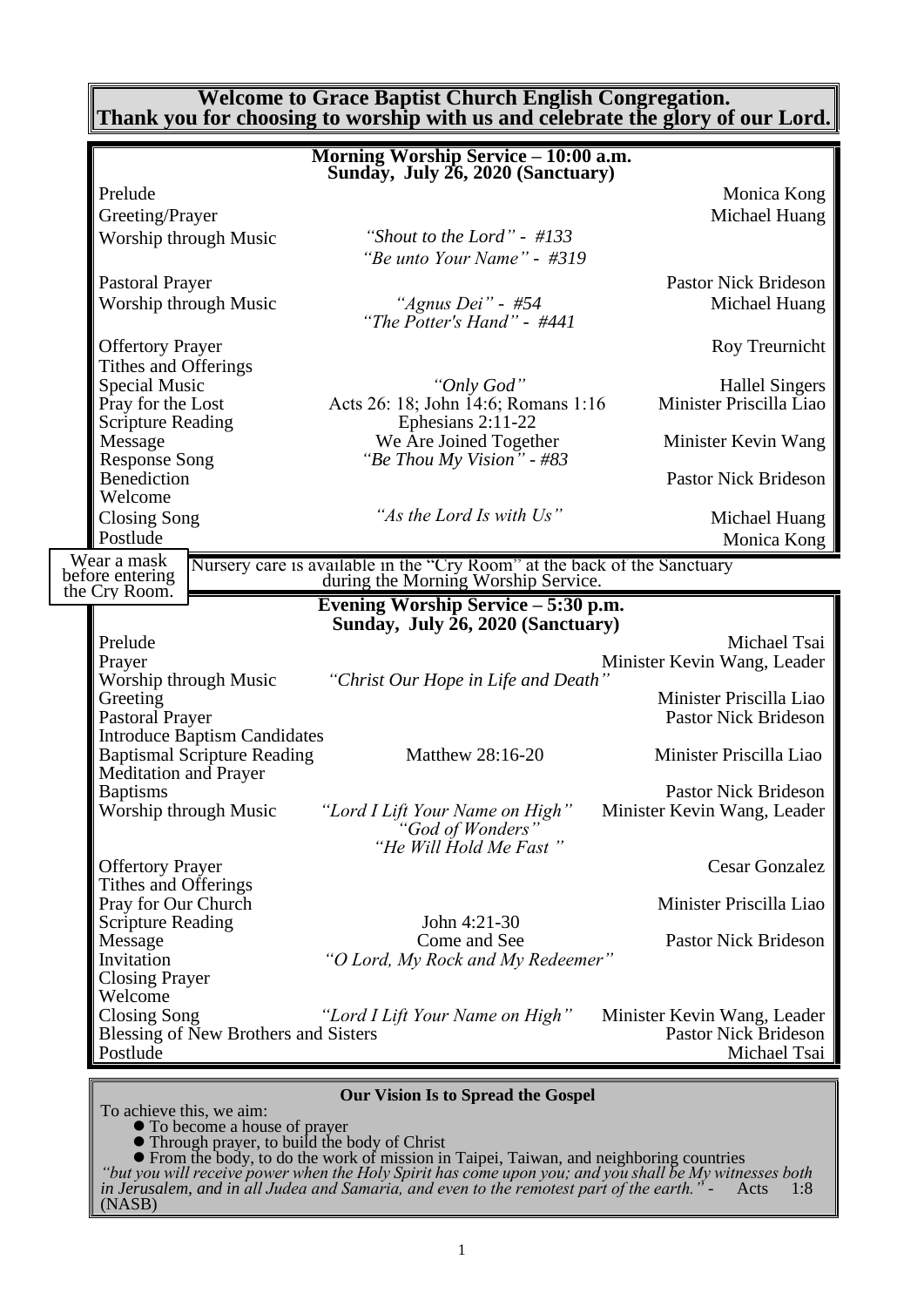### **Sermon Topic: We Are Joined Together Scripture: Ephesians 2:11-22**

**Speaker:** Minister Kevin Wang **AM** – **July 26, 2020** 

#### **Scripture: Ephesians 2:11-22 (NASB)**

Therefore remember that formerly you, the Gentiles in the flesh, who are called "Uncircumcision" by the so-called "Circumcision," which is performed in the flesh by human hands— $12$  remember that you were at that time separate from Christ, excluded from the commonwealth of Israel, and strangers to the covenants of promise, having no hope and without God in the world.  $^{13}$  But now in Christ Jesus you who formerly were far off have been brought near by the blood of Christ.<sup>14</sup> For He Himself is our peace, who made both groups into one and broke down the barrier of the dividing wall, <sup>15</sup> by abolishing in His flesh the enmity, which is the Law of commandments contained in ordinances, so that in Himself He might make the two into one new man, thus establishing peace,  $16$  and might reconcile them both in one body to God through the cross, by it having put to death the enmity.  $^{17}$  And He came and preached peace to you who were far away, and peace to those who were near; <sup>18</sup> for through Him we both have our access in one Spirit to the Father. <sup>19</sup> So then you are no longer strangers and aliens, but you are fellow citizens with the saints, and are of God's household, <sup>20</sup> having been built on the foundation of the apostles and prophets, Christ Jesus Himself being the corner stone,  $21$  in whom the whole building, being fitted together, is growing into a holy temple in the Lord,  $^{22}$  in whom you also are being built together into a dwelling of God in the Spirit.

**Notes:**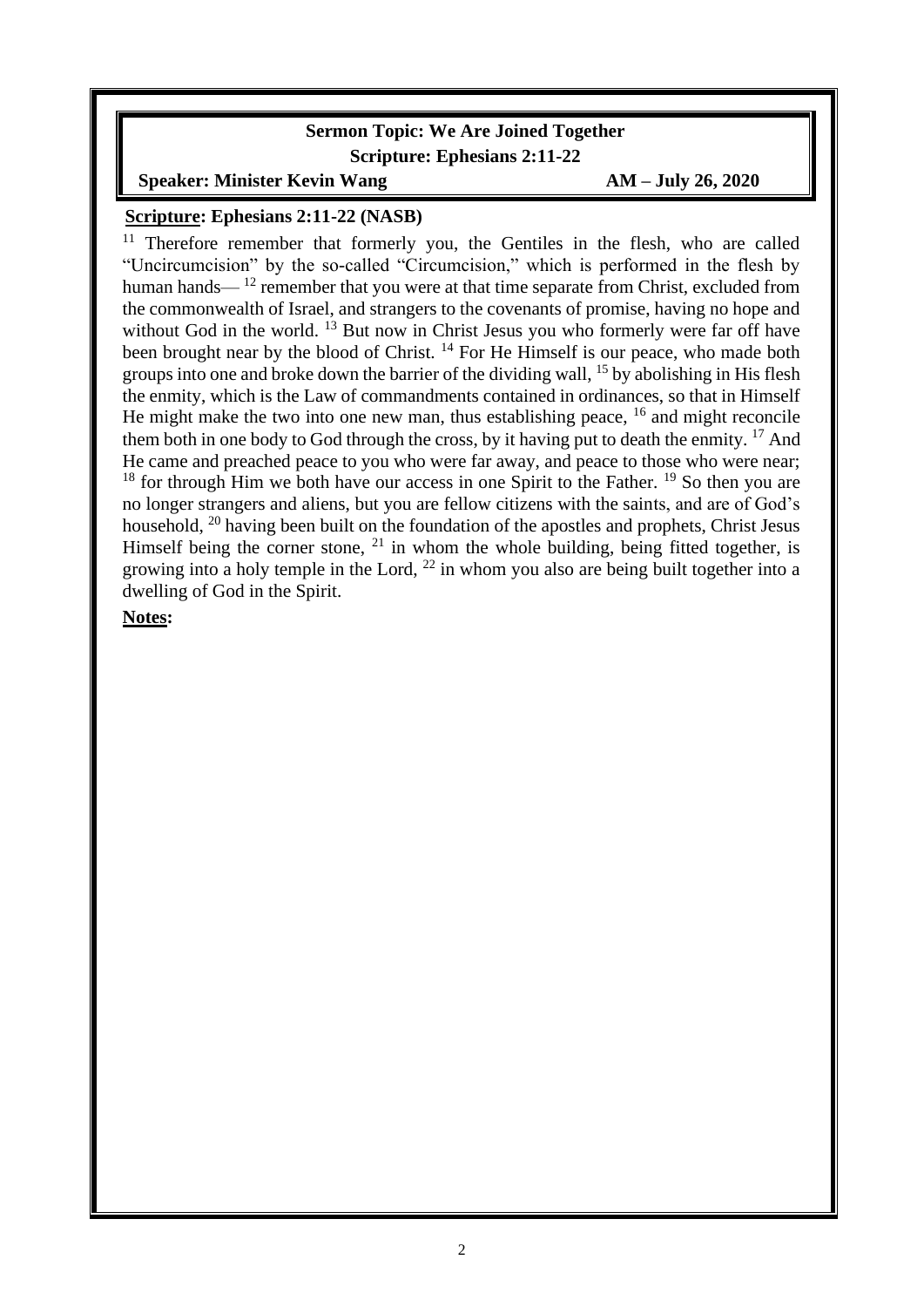### **Sermon Topic: Come and See Scripture: John 4:21-30**

**Speaker: Pastor Nick Brideson PM – July 26, 2020**

#### **Scripture: John 4:21-30 (NASB)**

**<sup>21</sup>** Jesus said to her, "Woman, believe Me, an hour is coming when neither in this mountain nor in Jerusalem will you worship the Father. **<sup>22</sup>** "You worship what you do not know; we worship what we know, for salvation is from the Jews. **<sup>23</sup>** "But an hour is coming, and now is, when the true worshipers will worship the Father in spirit and truth; for such people the Father seeks to be His worshipers. **<sup>24</sup>** "God is spirit , and those who worship Him must worship in spirit and truth." <sup>25</sup> The woman said to Him, "I know that Messiah is coming (He who is called Christ); when that One comes, He will declare all things to us." **<sup>26</sup>** Jesus said to her, "I who speak to you am He."

<sup>27</sup> At this point His disciples came, and they were amazed that He had been speaking with a woman, yet no one said, "What do You seek?" or, "Why do You speak with her?" **<sup>28</sup>** So the woman left her waterpot, and went into the city and said to the men, **<sup>29</sup>** "Come, see a man who told me all the things that I have done; this is not the Christ, is it?" **<sup>30</sup>** They went out of the city, and were coming to Him.

**Notes:**

\

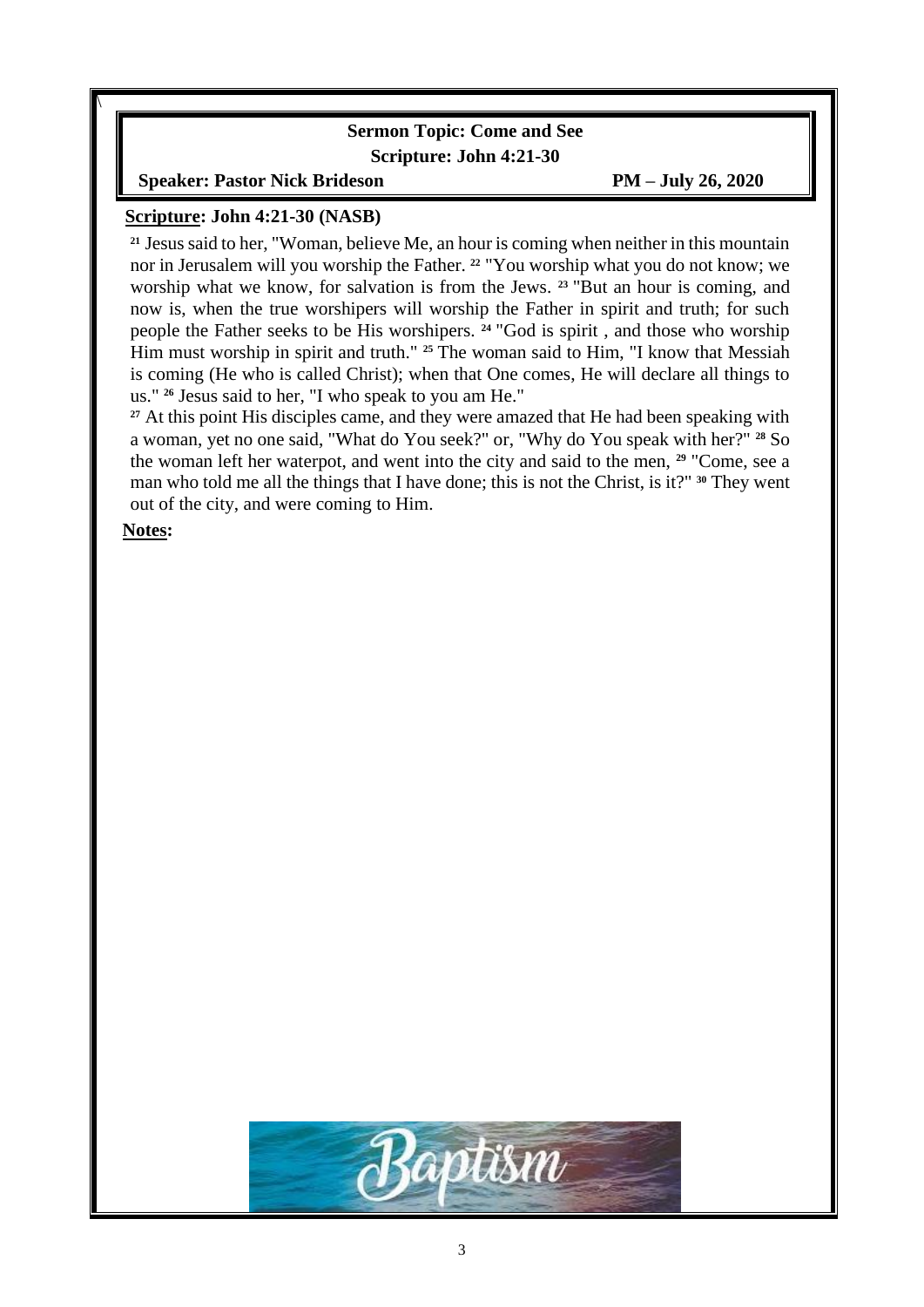## **Location Change for Evening Service & Baptism Service** *TODAY*

The English Evening Service will be holding our baptism service *in the Sanctuary* starting at the usual time, 5:30 p.m. TODAY. The regular Evening Service will be

combined with this quarterly Baptism Service.

There will be a gospel message during the service so please invite your love ones to attend and pray for their openness to the message.



Below are the people from the English Congregation who will be baptized:

Niken Probowati, Po-Wen Chang 張博雯, Charrisa Young 楊婉婷, Aaliyah Hong 洪昀粲, Nathan Yang 楊琮渝, Gabriel Su 蘇聖恩, Matthew Pan 潘頌兮, and Ndumiso Menzi Nhlengethwa

Our regular Baptism Celebration Tea is cancelled due to the coronavirus. If you feel called to be baptized, please contact SueJenny Hsu for information at: [suejenny@gbc.org.tw](mailto:suejenny@gbc.org.tw) *.*

## **Alpha Course New Cycle: Starts August 2**

Alpha Course is especially suited for non-Christians, but anyone who wants to know more about Christianity is welcome to attend. Our next new class cycle will start August 2 from 11:30 p.m. in the Calvary Room. (Take the stairs by the front desk, 2.5th floor.)

Please invite your non-Christian friends and family members for the class and talk about the meaning of life.

## **Evening Ushers Needed**

The Usher Team greets people, helps them to find seats, collects the offering, and helps facilitate the Lord's Supper. If you are interested



in serving the Lord with the Evening Usher Team, please contact the leader, Vicky Kuo, for more information at [asiaglobe999@gmail.com](mailto:asiaglobe999@gmail.com)

## **July Evening Tea Cancelled**

Due to COVID-19 situation, our regular Evening Tea (scheduled for the last Sunday of the month) is canccelled.

## **COVID-19 Precautions**

## **Precautions inside GBC:**

- Temperatures will be taken when you enter GBC. (Please enter through GBC front door. Back door is for exit only.)
- All people must wear masks and sanitize hands
- No buffet-style food in groups/meetings inside GBC (Only lunch boxes or food in sealed packages. Drinks must be in individual containers.)
- Fill out the seating form when joining a worship service
- Take your bulletin home or put it in boxes marked "Bulletin RECYLE".
- No one should attend GBC who has been out of Taiwan in the last 2 weeks.
- See a doctor if you have a fever and cough.

## **General Precautions :**

The government asks ALL people to NOT travel overseas. ALL people who arrive in Taiwan from overseas MUST self-quarantine for 14 days. During your quarantine, GBC welcomes you to join our worship via the Internet.

All meetings should keep an attendance record. The leader should keep the record for at least one month in case it is needed.

Please enter GBC through the front door. GBC back door is for *exit* only. The gate from the coffee deck (next to the sushi restaurant) will be open for people leaving GBC **i** immediately after the morning service.

Family members can sit together and fill out one form with one seat number to include all members.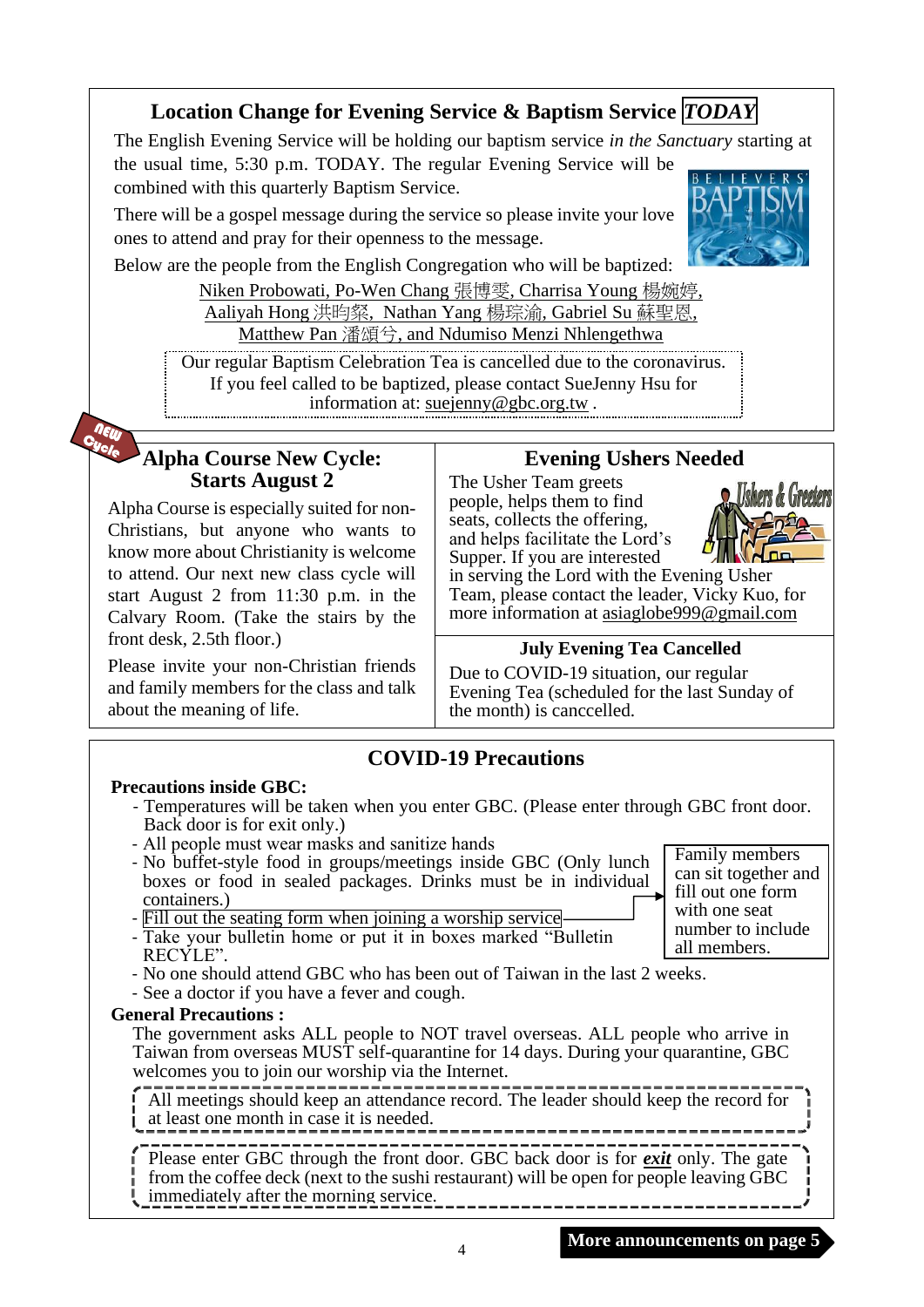## **New Bible Studies for Life Class (online: using Zoom)**

GBC English Congregation has started an online *Bible Studies for Life* (BSfL) class using Zoom. Everyone is welcome.

The class is at 11:30 a.m. to 12:30 p.m. on Sundays. Please contact the leader, Amy Wang to join the class: [awang@kbfaith.com.](mailto:awang@kbfaith.com)



# **Bible Studies for Life Class in Bahasa**

*Bible Studies for Life* Sunday class in Bahasa meets from 11:30 a.m. in Room B03. People coming from all nationalities who speak Bahasa are welcome.

Please go to the class directly if you are interested in joining. Questions? Please contact the leader, Maria Sagita, at: sagitamaria@gmail.com.



**Wednesday Night Prayer Meeting:** Come and pray with brothers and sisters in Christ 7:30 - 9:00 p.m. every Wednesday in Room 301. Email Minister Priscilla (priscilla@gbc.org.tw) if you can join the *Zoom Prayer Meeting* only.

- ★ **AWANA Teachers Needed:** AWANA is our Children's Sunday School Ministry for children from Kindergarten, age 5 ( $\pm \text{H}$ ), to Grade 6. If you are a baptized Christian with a heart to serve children, please contact Ming at minglai $88@$ gmail.com.
- **Mabuhay Fellowship:** Today, July 26, the Mabuhay Fellowship will have a Bible study at 2:00 p.m. in Basement Room B05. All are welcome.

The Mabuhay Fellowship comprises Filipinos aiming to share God's love and light through worship, prayer, Bible study, fellowship, gospel sharing, ministry, and more.

- ★ **Young Adults Fellowship:** The Fellowship is for young adults from the age of 20-35 to study God's Word and grow together. It meets on  $2<sup>nd</sup>$  and  $4<sup>th</sup>$  Saturdays from 10:30 a.m. to 12:00 p.m. in WanFu 22 (next to GBC building). Please join the Fellowship directly. Contact Minister Kevin Wang at kevin@gbc.org.tw for more information
- ★ **Evergreen Bilingual Fellowship** meets every Saturday night from 6:00 to 8:00 p.m. in GBC Room 401. To join please email: [wistlesliang@hotmail.com.](mailto:wistlesliang@hotmail.com)

|                                                                                                                                                                                                                                                                                                                                                                                      |                                                                                                                                                                                                                                                                                                                                                                                                                               | <b>English Congregation Leaders</b>                                                                                                                                                                                                                                                                                                                                                                                                                                    |                                                                                                                                                                                                                                                                                                                                                                                                  |                                                                                                                                                                                                                                                                                                           |
|--------------------------------------------------------------------------------------------------------------------------------------------------------------------------------------------------------------------------------------------------------------------------------------------------------------------------------------------------------------------------------------|-------------------------------------------------------------------------------------------------------------------------------------------------------------------------------------------------------------------------------------------------------------------------------------------------------------------------------------------------------------------------------------------------------------------------------|------------------------------------------------------------------------------------------------------------------------------------------------------------------------------------------------------------------------------------------------------------------------------------------------------------------------------------------------------------------------------------------------------------------------------------------------------------------------|--------------------------------------------------------------------------------------------------------------------------------------------------------------------------------------------------------------------------------------------------------------------------------------------------------------------------------------------------------------------------------------------------|-----------------------------------------------------------------------------------------------------------------------------------------------------------------------------------------------------------------------------------------------------------------------------------------------------------|
|                                                                                                                                                                                                                                                                                                                                                                                      |                                                                                                                                                                                                                                                                                                                                                                                                                               | <b>English Pastor: Nick Brideson</b>                                                                                                                                                                                                                                                                                                                                                                                                                                   |                                                                                                                                                                                                                                                                                                                                                                                                  |                                                                                                                                                                                                                                                                                                           |
| <b>Pastor Nick Brideson</b>                                                                                                                                                                                                                                                                                                                                                          | Minister Priscilla Liao                                                                                                                                                                                                                                                                                                                                                                                                       |                                                                                                                                                                                                                                                                                                                                                                                                                                                                        | Minister Kevin Wang                                                                                                                                                                                                                                                                                                                                                                              |                                                                                                                                                                                                                                                                                                           |
| <b>Adult Education</b><br>/Mission                                                                                                                                                                                                                                                                                                                                                   | AM Worship                                                                                                                                                                                                                                                                                                                                                                                                                    | Children's<br>Education/Caring                                                                                                                                                                                                                                                                                                                                                                                                                                         | PM Worship                                                                                                                                                                                                                                                                                                                                                                                       | Youth/Fellowship                                                                                                                                                                                                                                                                                          |
| <b>Adult Education</b><br><b>Nick Brideson</b><br>nick@gbc.org.tw<br><b>Foreign Mission:</b><br><b>Medical/Dental Team</b><br>Armand Lim<br>rmanlim@yahoo.com<br><b>VBS</b> Team<br>Priscilla Liao<br>priscilla@gbc.org.tw<br><b>Taiwan Mission:</b><br><b>TaiTung Team</b><br>Cherrie Gow Lim<br>cvgow@yahoo.com<br><b>Orphanage Ministry</b><br>Julie Chen<br>yuling0914@gmail.com | <b>Morning Music</b><br>Cherrie Gow Lim<br>cvgow@yahoo.com<br><b>Morning Greeters</b><br>Chien Ferng<br>cferng@gmail.com<br><b>Adult Choir</b><br><b>Hand Bell Choir</b><br>Juliet Jao<br>lenyinjao@gmail.com<br><b>Hallel Singers</b><br>Cherrie Gow Lim<br>cvgow@yahoo.com<br><b>Morning Fellowship Tea</b><br>Yuri Shih<br>yuchen phone@hotmail.com<br><b>Morning Multimedia</b><br>Vicky Lin<br>gbcmorningmedia@gmail.com | <b>Cryroom Children's</b><br><b>Care Ministry</b><br>Abby Tu<br>abbbytu@gmail.com<br>Preschool<br>Joanna Peng<br>Joanna1285@hotmail.com<br><b>AWANA Spark Group</b><br>Crystal Turner<br>elisayeh@yahoo.com<br>AWANA T&T Group<br>Ming Lai<br>minglai88@gmail.com<br><b>Prayer Ministry</b><br>Priscilla Liao<br>priscilla@gbc.org.tw<br><b>Hospital Visitation</b><br>Amanda Lou<br>lou.amanda@gmail.com<br><b>Small Groups</b><br>- Women<br>- General<br>- Ministry | <b>Evening Music Team</b><br>Alex Chen<br>gbceworshipteam@gmail.com Grant & Kirsten<br><b>Evening Greeters</b><br>Vicky Kuo<br>asiaglobe999@gmail.com<br><b>Evening Multimedia</b><br>Jusak Tandean<br>jtandean@yahoo.com<br><b>Evening Tea / Baptism</b><br><b>Celebration Fellowship</b><br>Michelle Cheng<br>yealincheng@yahoo.com<br><b>Baptism Support</b><br>Aline Kao<br>aline@gbc.org.tw | <b>Trinity Youth</b><br>(Grade 7 and above)<br><b>Burgess</b><br>grantburgess@live.co.za<br><b>Mabuhay Fellowship</b><br>Ava Zamora<br>avazam@yahoo.com<br><b>Young Adults</b><br>Fellowship<br>Kevin Wang<br>kavin@gbc.org.tw<br><b>Small Groups</b><br>- Youth<br>- Students<br>- Parenting<br>- Family |
| <b>Secretarial staff</b><br>SueJenny Hsu<br>suejenny@gbc.org.tw                                                                                                                                                                                                                                                                                                                      | Stella Chen (part-time)<br>stella@gbc.org.tw                                                                                                                                                                                                                                                                                                                                                                                  | Deacon<br>Michael Huang<br>mhuang500@yahoo.com                                                                                                                                                                                                                                                                                                                                                                                                                         |                                                                                                                                                                                                                                                                                                                                                                                                  | <b>Alternate Deacon</b><br>Armand Lim<br>rmanlim@yahoo.com                                                                                                                                                                                                                                                |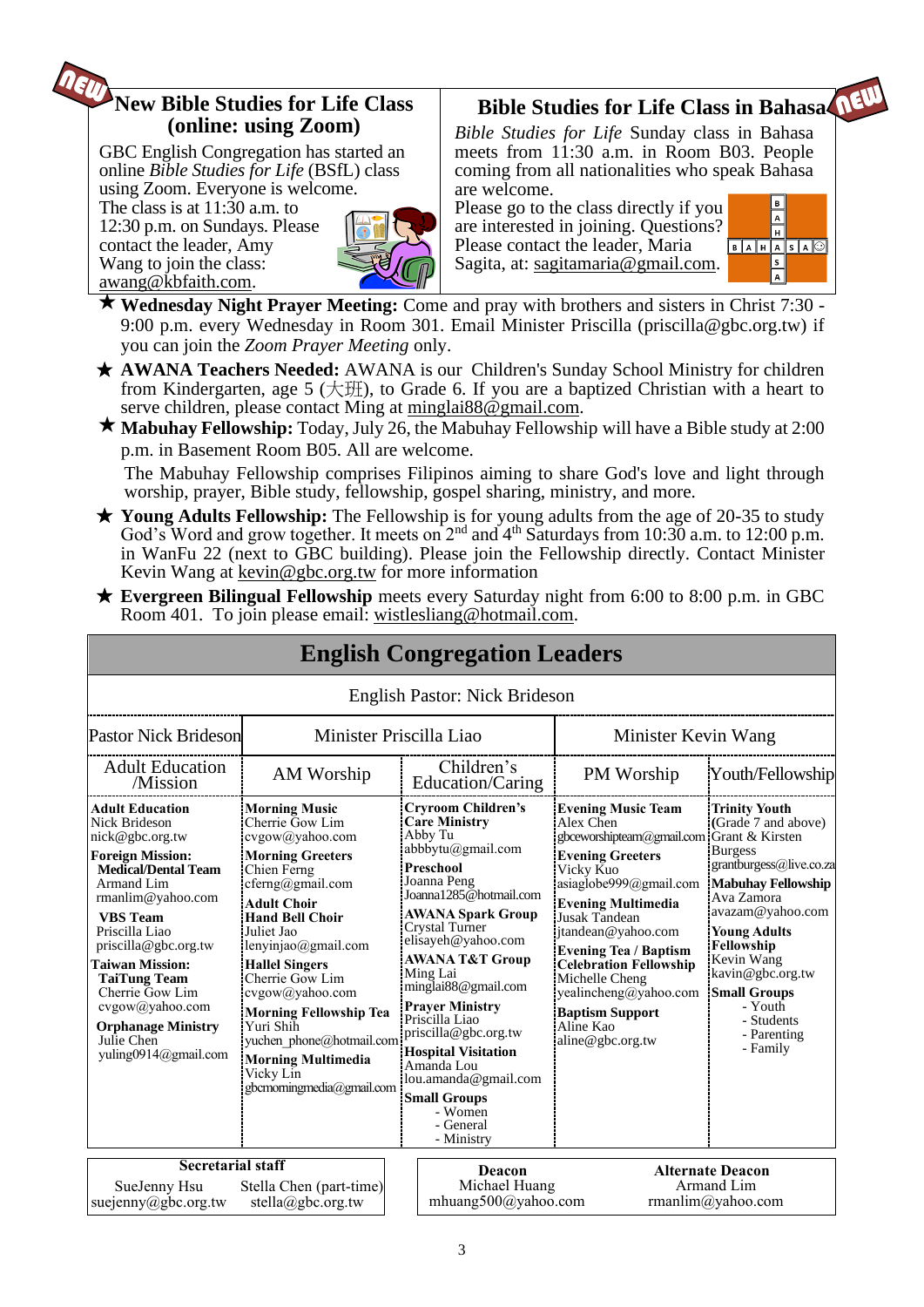|               | $\star\star$ Sunday School Information – Join a class directly $\star\star$ |                                          |                                                                                                                                                                   |          |                                        |
|---------------|-----------------------------------------------------------------------------|------------------------------------------|-------------------------------------------------------------------------------------------------------------------------------------------------------------------|----------|----------------------------------------|
|               | <b>Class</b>                                                                |                                          | Time & Room                                                                                                                                                       |          |                                        |
| <b>Starts</b> | <b>Beginning Christian Life</b>                                             |                                          |                                                                                                                                                                   |          | Take the stairs by                     |
| from          | Alpha – New and non-Christians                                              | 11:30 a.m.                               | <b>Calvary Room</b>                                                                                                                                               |          | the front desk, 2.5th<br>floor to both |
| Aug. $2$      | Christianity 101 - required for baptism                                     | 11:30 a.m.                               | <b>Mount of Olives</b>                                                                                                                                            |          | Calvary and Mount<br>of Olives rooms.  |
|               | <b>Maturing Christians</b>                                                  |                                          |                                                                                                                                                                   |          |                                        |
|               |                                                                             | 9:00 a.m.                                | Mount of Olives Room                                                                                                                                              |          |                                        |
|               | <b>Bible Studies for Life</b>                                               | 11:30 a.m.<br>$3:00$ p.m.<br>$4:00$ p.m. | 6 classes:<br>Room B03 - in Bahasa<br>Room B04<br>Room B05<br>WanFu 20 Room A<br>WanFu 20 Room C<br>Zoom Class (email: awang@kbfaith.com)<br>Room 306<br>Room 305 |          |                                        |
|               | <b>Youth: Grade 7 and above</b>                                             |                                          |                                                                                                                                                                   |          |                                        |
|               | <b>Bible Studies for Life</b>                                               |                                          | 11:30 a.m.                                                                                                                                                        |          | Room 405                               |
|               | <b>Children</b>                                                             |                                          |                                                                                                                                                                   |          |                                        |
|               | Nursery - Age 3 and under                                                   |                                          | $11:20$ a.m. $-12:50$ p.m.                                                                                                                                        |          | Kindergarten                           |
|               | Preschool - Age 3 to 5                                                      |                                          | 11:40 a.m. $- 12:40$ p.m.                                                                                                                                         | Room 403 |                                        |
|               | AWANA - Kindergarten (大班) to Grade 6                                        | 11:30 a.m. $-1:00$ p.m.                  |                                                                                                                                                                   |          | Rooms 401 / 404                        |

| $\star \star$ Fellowships - Join a fellowship directly $\star \star$ |                                                   |            |
|----------------------------------------------------------------------|---------------------------------------------------|------------|
| Fellowship                                                           | <b>Time</b>                                       | Location   |
| Mabuhay                                                              | Sundays; $2:00 - 4:00$ p.m.                       | <b>B05</b> |
| Young Adults $(20 - 35 \text{ y.o.})$                                | $2nd \& 4th Saturdays$ ; 10:30 a.m. to 12:00 p.m. | WanFu 22   |

|                  |                                                                                                                   | $\star\star$ Small Groups – Contact the leader to join $\star\star$ |                                                                |
|------------------|-------------------------------------------------------------------------------------------------------------------|---------------------------------------------------------------------|----------------------------------------------------------------|
| <b>Type</b>      | <b>Name</b>                                                                                                       | Day/Time                                                            | <b>Contact Emails</b>                                          |
| <b>Students</b>  | <b>International Students Group</b>                                                                               | Friday<br>$7:30 - 9:00$ pm                                          | WanFu 22A<br>cesaledro57@gmail.com                             |
| <b>Parenting</b> | <b>Parenting Group</b>                                                                                            | $2nd$ & 4 <sup>th</sup> Sunday<br>$11:30$ am $-12:30$ pm            | GBC Room 402<br>rod_syverson@hotmail.com                       |
| Women            | Women's Group                                                                                                     | $2nd$ & 4 <sup>th</sup> Saturday<br>$8:30 - 10:30$ am               | Near GBC<br>joeym.vanderwerf@gmail.com                         |
|                  | Salt & Light                                                                                                      | Sunday<br>$1:30 - 3:00$ pm                                          | <b>GBC Mount of Olives Room</b><br>paulhan2908@gmail.com       |
|                  | <b>Bilingual Interpretation Group</b>                                                                             | Sunday<br>$2:00 - 4:00$ pm                                          | GBC Room 303<br>cfindler@yahoo.com                             |
|                  | Crown of Beauty                                                                                                   | Saturday<br>$2:00 - 4:00$ pm                                        | <b>GBC Mount of Olives Room</b><br>clemence $4261$ @ gmail.com |
| <b>General</b>   | Thursday Night Bible<br><b>Study Group</b>                                                                        | Thursday<br>$7:30 - 9:00$ pm                                        | GBC Room 301<br>rod_syverson@hotmail.com                       |
|                  | NanGang Bible<br><b>Study Group</b>                                                                               | Friday<br>$7:00 - 9:30$ pm                                          | NanGang<br>sagitamaria@gmail.com                               |
|                  | YungHe Bible Study Group                                                                                          | Friday<br>$7:00-8:30$ pm                                            | YungHe<br>yedukondaluster@gmail.com                            |
|                  | HsinChu Bible Study Group                                                                                         | Friday<br>$7:30 - 8:45$ pm                                          | HsinChu<br>rmanlim@yahoo.com                                   |
| <b>Ministry</b>  | <b>Hospital Visitation Group</b>                                                                                  | Thursday<br>$1:30 - 2:30$ pm                                        | Near GBC<br>lou.amanda@gmail.com                               |
|                  | If you are interested in starting a new group,<br>please contact Minister Priscilla Liao at priscilla@gbc.org.tw. |                                                                     |                                                                |